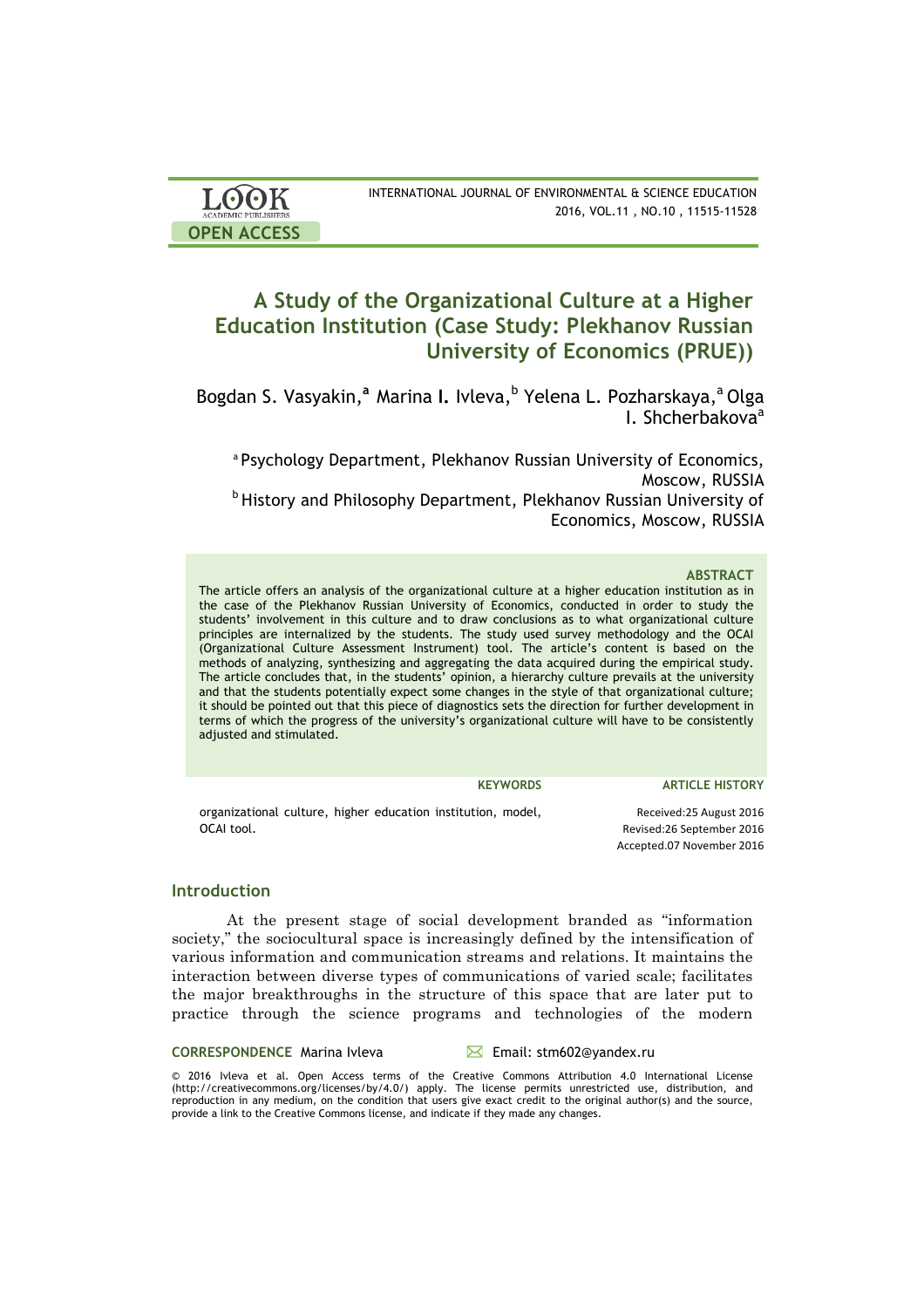management environment. One of the key components of the modern sociocultural space is corporate or otherwise organizational culture, which stands for a special sort of communication; since any organization is a human community on the one hand, which is specific, united by business goals and targets and on the other hand, it is similar to any other community, because its employees — the building blocks of this community — are living people with their own beliefs, capabilities and psychological traits, raised within the context of a certain culture.

Organizational culture is the company's social and spiritual field, shaped by material and non-material, visible and disguised, conscious and unconscious processes and phenomena that together determine the consonance of philosophy, ideology, values, problem-solving approaches and behavioral patterns of the company's personnel, and are capable of driving the organization towards success (Solomanidina, 2007). Organizational culture affects community members not so much through red-tape procedures, as through normative control (Harris and Ogbonna, 2011), since it includes a system of rules and work guidelines, both formal and informal, as well as a range of rituals and traditions, behavioral patterns of the employees working within the given organizational structure, management styles, and levels of cooperation. The normative control is based on a system of values that govern the enterprise as a community and appeal to the deepest human social purposes targeted at the senses of community and integration (Knights and Willmott, 1987), mutual dependence and care, altruism and positive paradigms (Schein, 2010). Helping employees internalize corporate values to make them feel personal and synergistically aligned with the company's values has a pronounced positive effect on the organization's performance (Posner, 2010). The particular ways in which organizational culture affects company employees as members of a specific community also include the effect it causes on their work attitude, their sense of obligation and responsibility towards their colleagues and the entire organization (Howell et al., 2012). It is important to emphasize that ultimately, a key integral part of organizational culture is the state of its ecology of communication, both between individuals and within a group (Grigoryan, 2015).

A university's organizational culture is a very special case, since it is based on the fact that an educational unit is a self-organized system resting on the principles of knowledge and learning, which serves as a platform for relations of various nature, such as the internal relations between management, employees and students (the latter being the consumers of educational services); external relations with alumni, prospective students and their parents, and employers as customers; and, certainly, the partnerships and competitions with other educational institutions. The complexity and diversity of these relations make it necessary to study the university's organizational culture in reliance on the students' attitude to it and their engagement in it.

### **Literature Review**

The specific character and peculiarities of the mechanism of a university's organizational culture is an important problem for the researchers of organizational culture in general.

Based on the Competing Values Framework designed by R.E. Quinn (1988) that describes four types of organizational culture – clan, adhocracy, hierarchy and market, – K. Cameron and S. Freeman (Cameron and Freeman,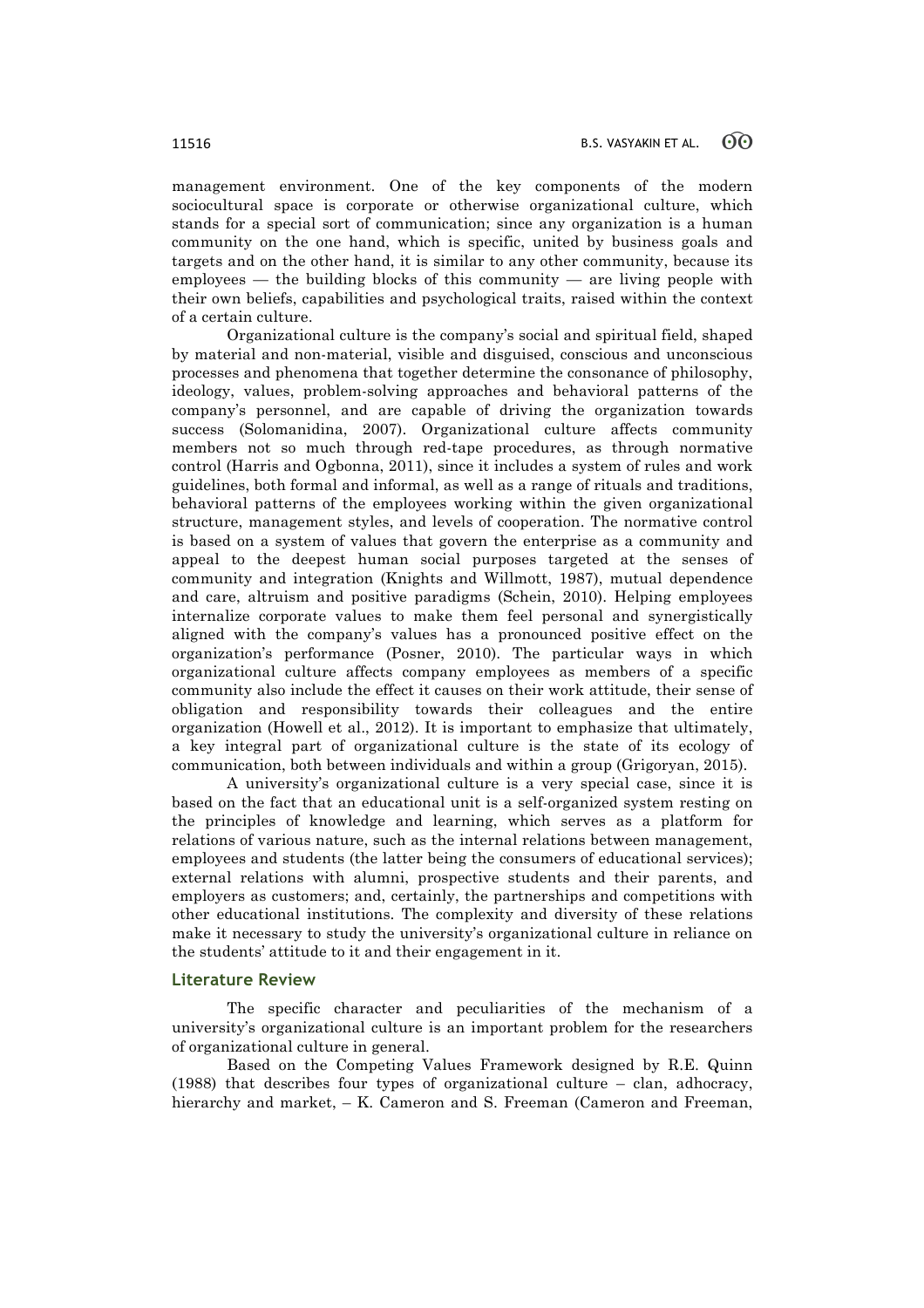1991) elaborated the key attributes of this classification. This system covers the following aspects of an organization:

flexibility and incremental progress vs. stability and control;

• external focus and differentiation vs. internal focus and integration.

In addition, this model can be used to diagnose the company's aspects that are fundamental to its organizational culture:

• organization's dominant characteristics, i.e. the definition of the organization's general structure;

• leadership style prevailing across the organization;

• employee management or the approach to employee relations that determines workplace environment;

• organization's cohesion forces or mechanisms that help the organization hold together;

• strategic points of focus that determine which areas drive the organization's strategy;

success criteria that demonstrate how success is defined and what exactly leads to reward.

Based on numerous iterations, four fundamental cultures have been singled out: a clan culture has a focus on the internal flexibility, concern for people and good attitude towards consumers; an adhocracy culture has an external focus combined with high flexibility and individual treatment for people; a hierarchy culture focuses on internal support and values stability and control; a market culture has an external focus and values stability and control.

Expanding on this model, McNay (1995) gives a definition to the organizational culture of higher education institutions in terms of two dimensions: the form and intensity of control, and the focus on policy and strategy. He highlights such types of university organizational culture as:

1) entrepreneurial, combining firm policy and loose operational control, focusing on market, external opportunities, and relationships with stakeholders;

2) corporate, consisting of tight policy and operational control, dominance of senior management and executive authority;

3) collegiate, consisting of loose policy and loose operational control, decentralization, focusing on individual freedom;

4) bureaucratic, consisting of loose policy and tight operational control, focusing on rules, regulations, and precedents.

Based on this concept, Ye. Novikova (2012) describes three models of organizational culture in modern universities.

1) Bureaucratic model of a higher education institution. This model posits that the majority of universities have properties intrinsic to a bureaucratic organization: the requirement for having a certain set of skills and expertise in order to be offered a position, the fixed salary and recognition of one's job status, the exceptional nature of suitable employers for a job-seeker (only a university and no other organizations), making the organization a center of one's life style, the life-long tenure as the safety net, the distinct boundary between the personal and organization's property. There are also the formal policy and rules that form part of a system of regulations and procedures, which maintain the university's integrity and control its operation. The bureaucratic elements become most obvious to students who deal with them as part of their daily routine (all sorts of records, registrations and requirements). These characteristics shape the corresponding corporate culture.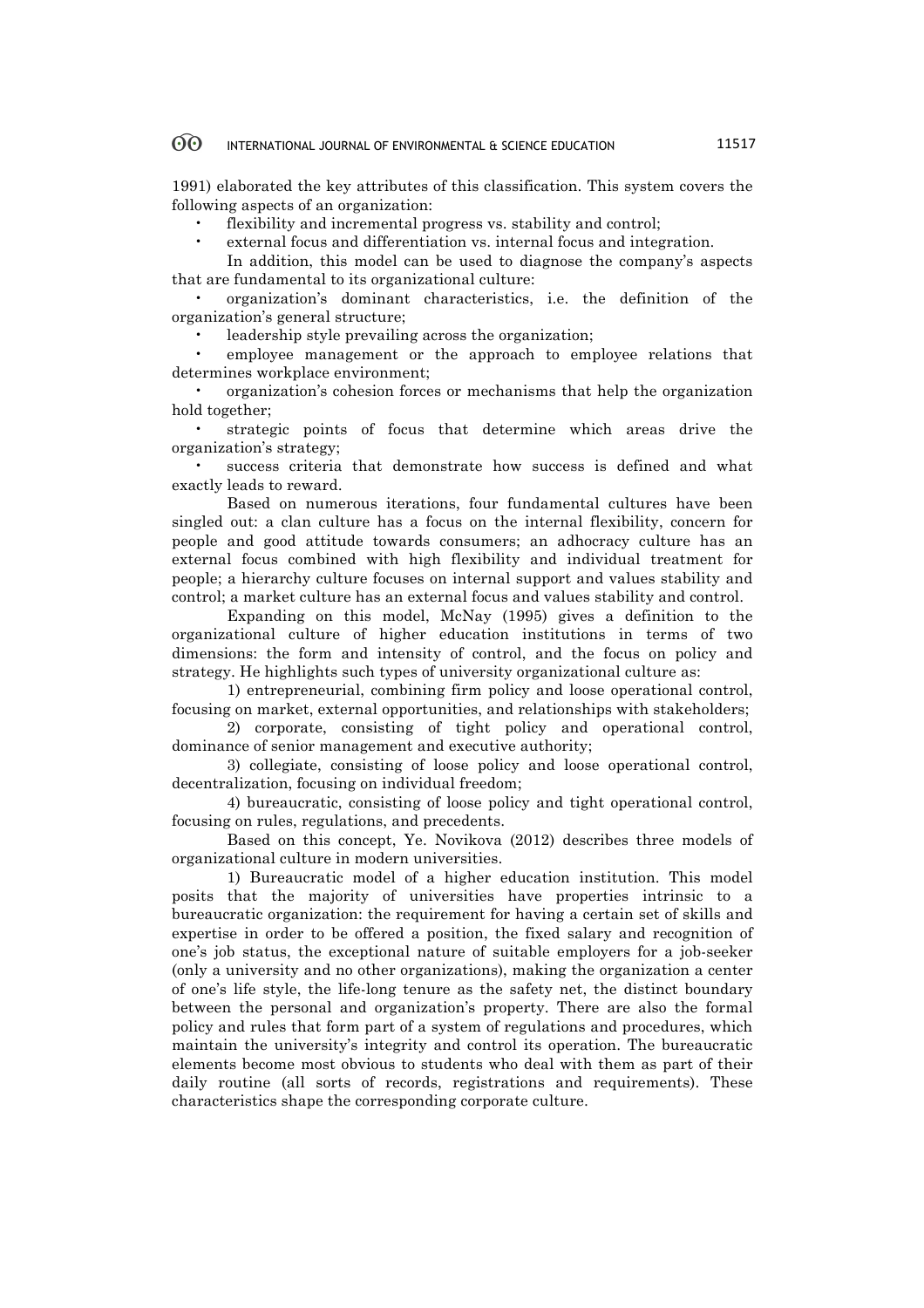2) Collegiate community model. The key principle of this model stipulates that a university should not be established in the spirit of bureaucratic organizations. It encourages all members of the academic community, particularly the teaching personnel, to take a full-fledged part in management. This in fact means the "professional" authority of the teaching staff, which is closely related to the "professionalization" of the academic community.

3) Political model of a university. In the context of this model, a higher education institution is viewed not only as a single entity, but also as an assembly of different groups pursuing various targets and interests; the accent is placed on setting up policies and goals; the problem of conflicts is seen as inherent to the university life; close attention is paid to the dynamics of the processes taking place at the university.

The three concepts are compared in Table 1.

**Table 1.** Comparative study of the three models of university management

| <b>Characteristics</b>                                                 | <b>Political</b>                                                                                                | <b>Bureaucratic</b>                                                                    | Collegiate                                                                                                   |
|------------------------------------------------------------------------|-----------------------------------------------------------------------------------------------------------------|----------------------------------------------------------------------------------------|--------------------------------------------------------------------------------------------------------------|
| General image                                                          | Political system                                                                                                | Hierarchic<br>bureaucracy                                                              | Professional<br>community                                                                                    |
| <b>Evolution process</b>                                               | Close attention                                                                                                 | Little attention                                                                       | Little attention                                                                                             |
| Conflict                                                               | Considered a norm;<br>viewed as a key to<br>assessing the policy<br>effects                                     | Considered an<br>abnormality: it must<br>be controlled by<br>bureaucratic<br>sanctions | Considered an<br>abnormality: gets<br>eliminated from the<br>"true community of<br>scientists"               |
| Concept of social<br>structure                                         | Pluralist, divided<br>into subcultures<br>and various<br>interest groups                                        | Unitary, integrated by<br>formal bureaucracy                                           | Unitary, the united<br>"community of<br>scientists"                                                          |
| <b>Theoretical basis</b>                                               | Theory of conflict,<br>theory of group<br>interests, theory of<br>open systems,<br>theory of<br>community power | M. Weber's model for<br>bureaucracy, the<br>model for a classical<br>formal system     | Regarding an<br>organization from a<br>"human relations"<br>perspective,<br>literature on<br>professionalism |
| Concept of decision-<br>making                                         | Negotiations and<br>the process of<br>political influence                                                       | Rationalist, formal<br>bureaucratic<br>procedures. Focus on<br>implementation          | Joint collegiate<br>decisions                                                                                |
| Setting up goals and<br>policies:<br>formulation or<br>implementation? | Focus on<br>formulation                                                                                         | Focus on<br>implementation                                                             | Not entirely clear:<br>possibly, a greater<br>focus on formulation                                           |

There is currently an active research on this, with researchers looking to study the properties and components of the organizational culture in higher education institutions through the application of both surveys and theoretical methodology. Thus, T. Koycheva (2015) conducted a study of the organizational culture at a teachers' university, aiming to find a way of improving the university's efficiency in a competitive environment and identifying the role organizational culture plays in the university development. K. Gnezdilova (2014) studied the organizational aspects of the intradepartmental relations in the context of organizational culture; a group of scientists (Jamanbalayeva et al.,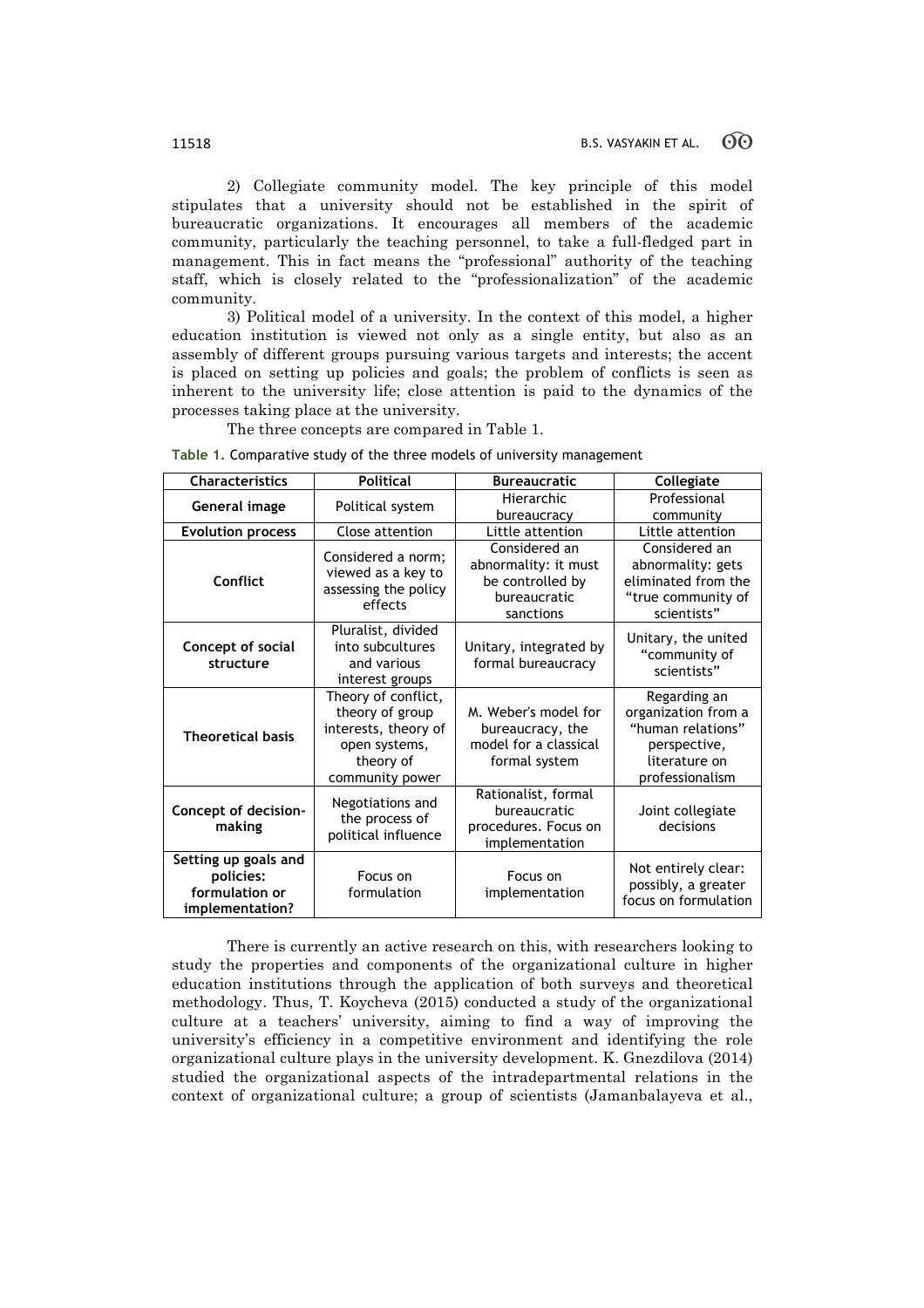2013) conducted a social research titled "The lecturer through the eyes of colleagues" at the Kazakh National University, which contributed to the knowledge about the effect caused by organizational culture requirements on the institution's image and the behavior of its teachers. Apart from these studies, there is also an ongoing research looking to find out how students see the organizational culture within their higher education institution and consider the main obstacles in the way of their perception of this culture (Karelskaya, 2013, Shcherbakova and Potravnaya, 2014, Gnedova et al., 2015).

## **Research Methodology**

To prepare this article, the authors used various methods of synthesizing the data acquired from student surveys. The Competing Values Framework (the OCAI model — Organizational Culture Assessment Instrument — adapted for higher education institutions) was chosen as a survey tool. The reason for choosing this model was that it provides the means to separate efficiency criteria (flexibility, incremental progress, organization's dynamics) from stability criteria (stability, control), as well as external focus criteria from internal focus criteria; and to assess not only the present state, but also the future intended one.

### **Results and Discussion**

In the context of universities, organizational culture is by its nature a somewhat different entity compared to the organizational culture of manufacturing enterprises. It has three perspectives: the organizational culture of a higher education institution (department) as an independent organization; the organizational culture of students and teachers as a social group, and the organizational culture of the university as part of the company where its graduates will be employed, as a training platform for future members of the professional corporation (Boykova, 2011). Unlike the organizational culture of commercial organizations oriented at the maximum profit, the organizational culture of educational institutions has a different vector, namely the unleashing of the creative potential of teachers and students, the realization of personal and professional skills, the generation of essential competencies, the harmonization of internal relations, and the improvements of psychological climate (Dryomina, et al., 2015).

To ensure an effective functioning of the organizational culture at a higher education institution, it is important to come up with a comprehensive strategy intended to provide the continuous control and monitoring of all changes that take place within its walls. Therefore, it is crucial to prepare a plan for internal and external research that can help to make the most accurate and unbiased assessment of the existing and preferred states of organizational culture (Vasyakin et al., 2015). Internal research is a convenient and effective tool for acquiring management data. Based on the type of results that need to be achieved in the course of a study, internal research can be broken down to the following categories:

1. The category of targets and tasks (Why and for what reason are we conducting this study?).

2. The category of tools and technologies (In what way do we conduct this study?).

3. The category of case studies (When do we conduct this study?).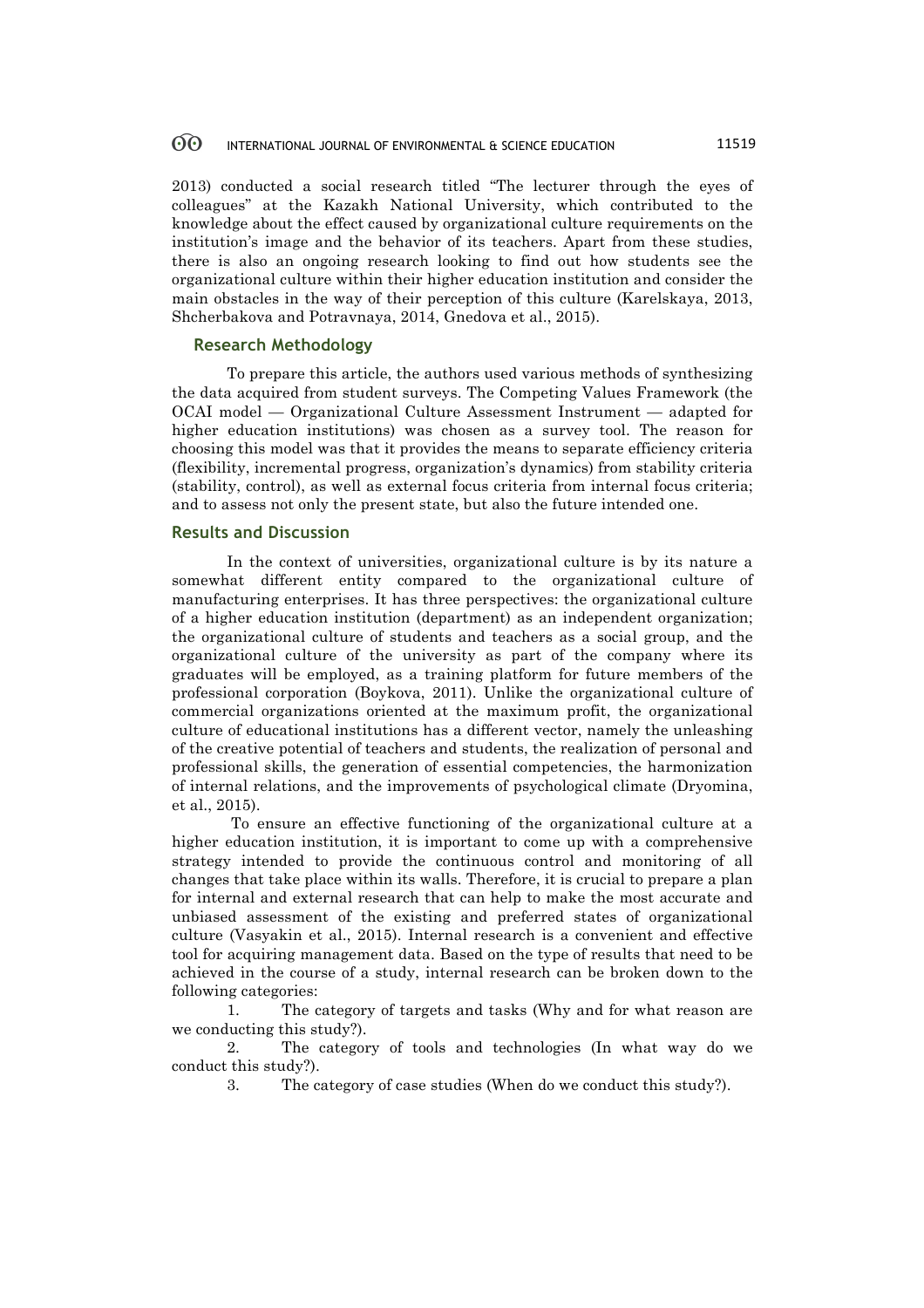4. The category of the research area: business processes, communications, efficiency, personnel, social relations, organizational culture (What are we studying?).

Prior to conducting the study, it is important to specify clear operational (mid-term and short-term) and strategic (long-term) goals of the higher education institution, which will serve as the core for surveys and tests. The diagnostic tools and technologies that can be used to gather data on the state of the institution's organizational culture include questionnaires and general questioning, in-depth interviews, problem discussion with focus groups, content analysis and observation.

This study was based on the materials obtained at the Plekhanov Russian University of Economics (PRUE) — one of the major economic universities in Russia. Founded in February 1907 as the Moscow Commercial Institute, the first Russian higher education facility specializing in economics; later converted into the Moscow Institute for National Economy in 1919, then into the Russian Academy of Economics in 1991, and finally into the Plekhanov Russian University of Economics in August 2010, the university features an exciting, rich and controversial history of its establishment and development.

Over the years of its existence, the university has gained a well-earned reputation of one of the leading higher education institutions and research centers that has made a huge contribution to the national economy, as well as to the country's economic and commercial education. Today, PRUE is a major educational, scientific and industrial facility. The university maintains a fruitful partnership with over 80 universities and educational institutions around the globe.

The University's organizational culture is built in view of its specific nature, by combining the historical traditions of the oldest Russian higher education institution for economics with the requirements of the modern educational and research process. The mission claimed by the university is the leadership in the education of versatile professionals in economic field, based on the synthesis of historical traditions, scientific innovation and the successful and stable development of the university; the establishment and distribution of practice-oriented economic and commercial education through the combination of historical heritage and entrepreneurial traditions as the primary social value; and the raising of enlightened and competent individuals capable of taking the lead in global economy.

The biggest brand value of the Plekhanov Russian University of Economics is its more than 100 years of experience in being one of the flagships of economic and commercial education in Russia, the alma mater of national entrepreneurs and the country's intellectual, political and business elite. Its other key corporate values include commitment to traditions, diligent work, corporate loyalty, sense of self-worth, comradeship and cooperation, adherence to spirituality and social morality (Ivleva, 2016).

The University is involved in such activities as the implementation of educational initiatives; the training, professional re-training and further training of research and teaching personnel; the conduction of fundamental and practical research; the arrangement of important social events in the field of education and science.

The target audience for the survey comprised university students of the first and second years. The purpose was to find out how well the students are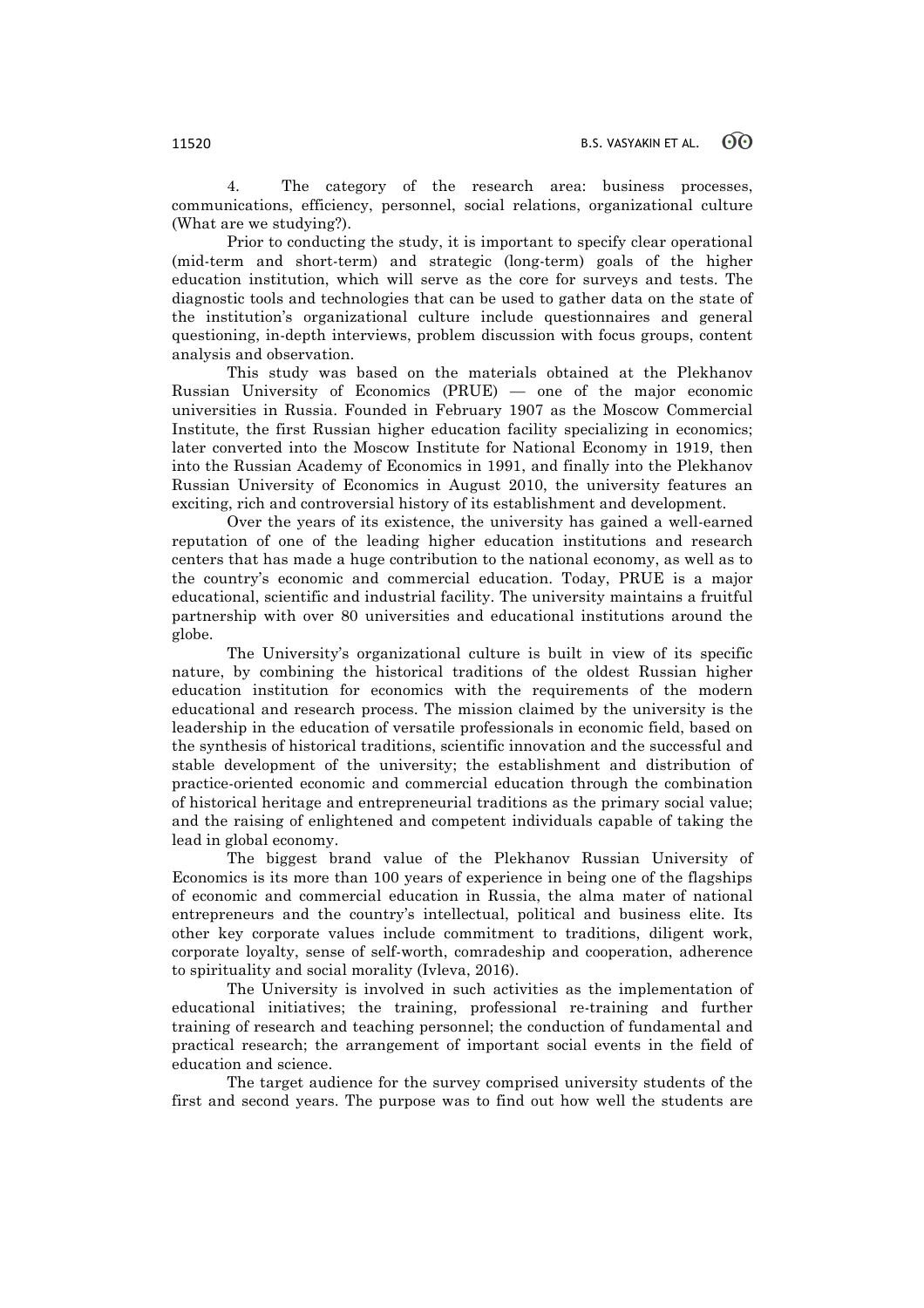involved in the organizational culture, what is their perception of the characteristic features of the university's organizational culture. It was planned to later design guidelines and methods for advancing the process of establishing norms and principles of the university's organizational culture amongst freshmen. One of the reasons for choosing the applied OCAI (Organizational Culture Assessment Instrument) model adapted for the circumstances of a higher education institution was because it provides the means to draw insights about both the current status quo and the one desired by respondents.

The following results have been obtained at the end of the conducted study.

Key characteristics of the organization are shown in Figure 1. This indicator provides a general picture of the students' perception of the University. Based on the survey results, we can say that there is a certain prevalence of a hierarchy culture. Of those surveyed, 29% believe that "the university has a rigid structure and is strictly controlled by the management, whereby all actions are determined by rules, instructions and procedures." The options "dynamics and innovation" and "goal- and task-oriented attitude" each scored 22%.

The preferred situation does not bear significant difference to the present one. The students would like to lower the level of hierarchy by 21% in order to improve clan indicators and the orientation at family values (up to 27%), increase adhocracy level and focus on innovation and risk (up to 25%), and shift towards market with its result-oriented attitude (up to 26%).



General leadership style at the university is illustrated by Figure 2. This indicator demonstrates how students regard formal and informal university leaders. Currently, based on the survey results, hierarchic leadership style dominates (28%). This leadership style implies the authority of rational coordinators and organizers sustaining the smooth growth of the organization. The next position is taken by the adhocratic style (26%), whereby the university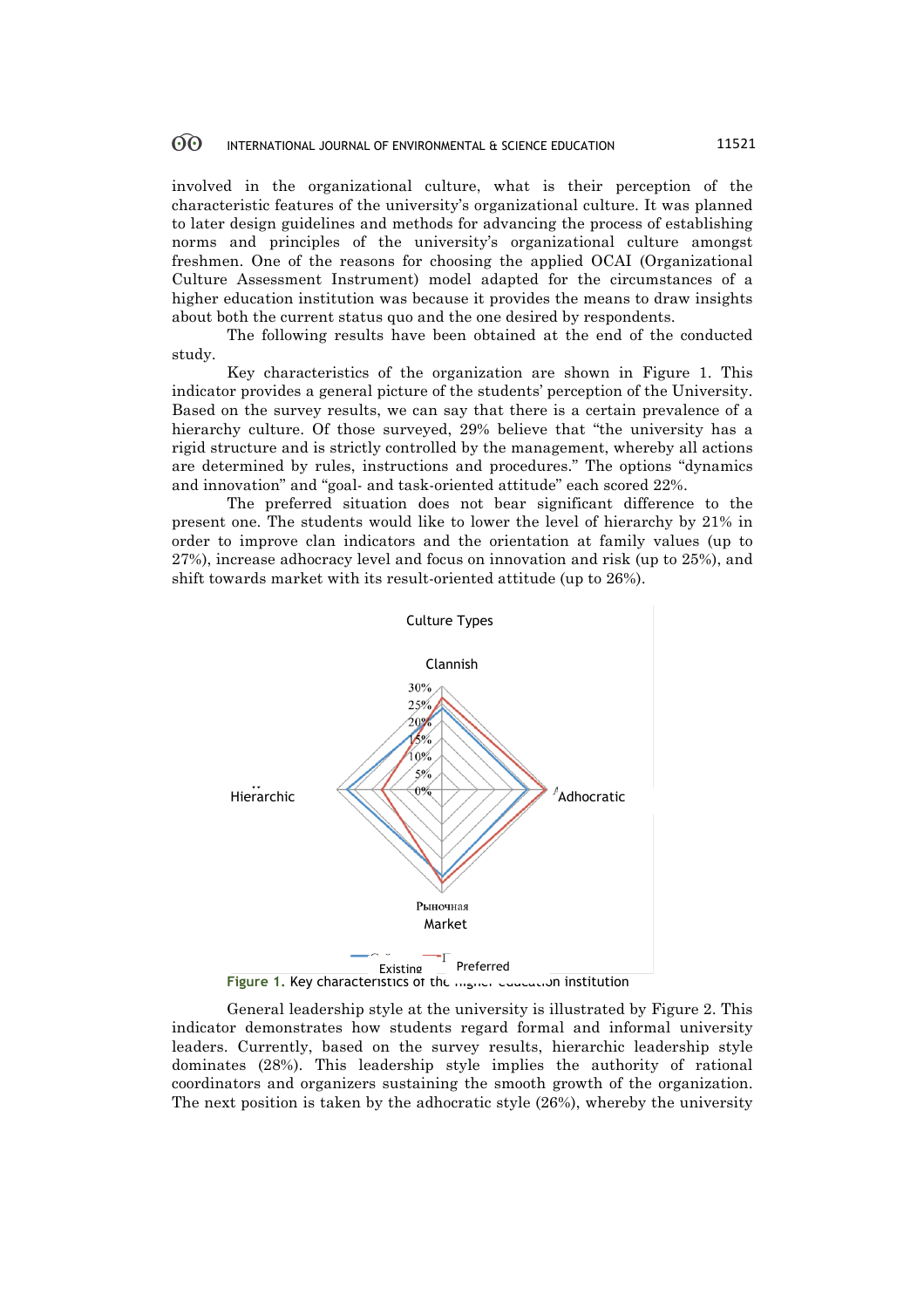leaders assume the roles of innovators and entrepreneurs, prepared to take risks. The clannish (leader as a mentor and tutor) and market (leader as a strict manager and a rigorous competitor) styles both scored 23%.

In the longer term, the students would like to see leaders exercising clannish and adhocratic leadership styles (29% each). This can only be achieved if the application of hierarchic style is decreased to 17%.



**Figure 2**. General leadership style at the university

Figure 3 demonstrates the relationship between management, teachers and students. This indicator describes the relationship between the students, teachers and university employees. At present, this relationship is built on two types of behavior: adhocratic and hierarchic (26% each). On the one side, this is a long-term oriented relationship regulated by formal rules. On the other side, the management promotes personal freedom and initiative, making an effort to create the best environment for innovation.

In the longer term, the students would welcome a decrease in hierarchy down to 20% and an increase in the levels of adhocratic characteristics up to 31%, and the same regarding the clannish characteristics — from 23% to 25%.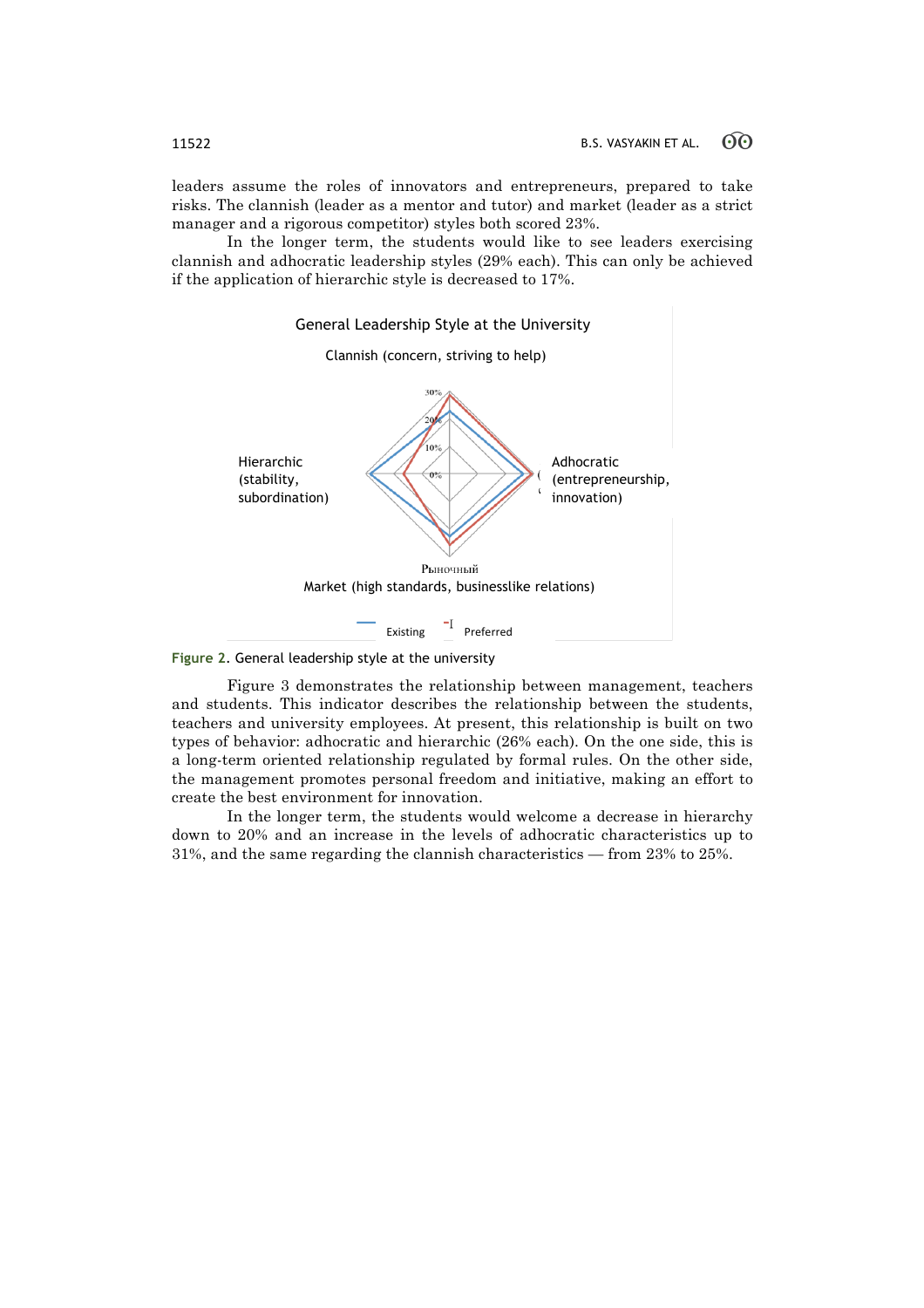

**Figure 3**. The relationship between management/teachers and students

The nature of relations holding the organization together is shown in Figure 4. At the moment, all internal processes are bound together using formal rules and official policies, characteristic of hierarchic style (29%).

In the longer term, the students would rather see the commitment to innovation and entrepreneurship, and risk sentiment as the linchpins of the university (32% of respondents).





**Figure 4**. The linchpin components of all internal processes

Strategic values are illustrated by Figure 5. This indicator reflects the university's values that serve as the cornerstone of its growth strategy. In the students' opinion, the university's current position is almost completely aligned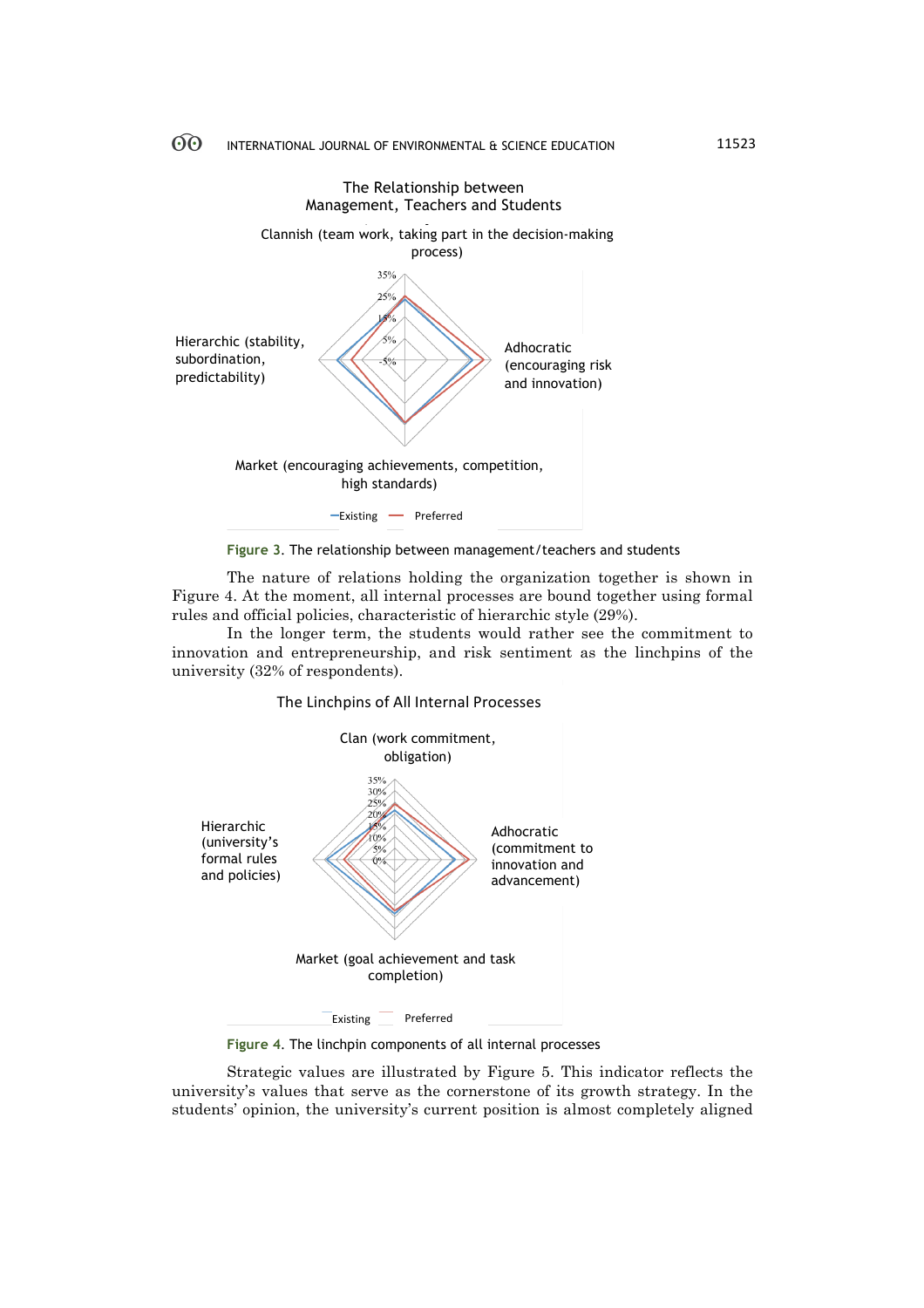with their vision, which implies that a university must be oriented at leadership, competitive actions; it must solve its tasks in a timely manner and reach measurable goals  $(29\% - \text{now}, 28\% - \text{preferably})$ ; the desirable results will most probably be achieved in future through a slight shift towards growth orientation, innovation and the solving of ongoing problems by means of purchasing new resources (from 20% of existing adhocratic features to 24% of preferable ones). It will only be possible to achieve the target goals by stepping outside the "comfort zone," which will help lower the hierarchic index from 24% down to 20%.



**Figure 5**. Strategic goals of a higher education institution

Figure 6 shows success criteria. This indicator determines the main factors that can help to measure the university's progress.

The respondents have agreed that both at this moment and in the years to come, the major success criterion will be the university's leadership in the education market, which corresponds to a market culture (29% now and 28% preferably). Also, the future success factors will include the possession of a unique technology, innovation (a property of adhocracy  $-24%$ ) and the development of human resources combined with care for students (characteristic of clans  $-24%$ ).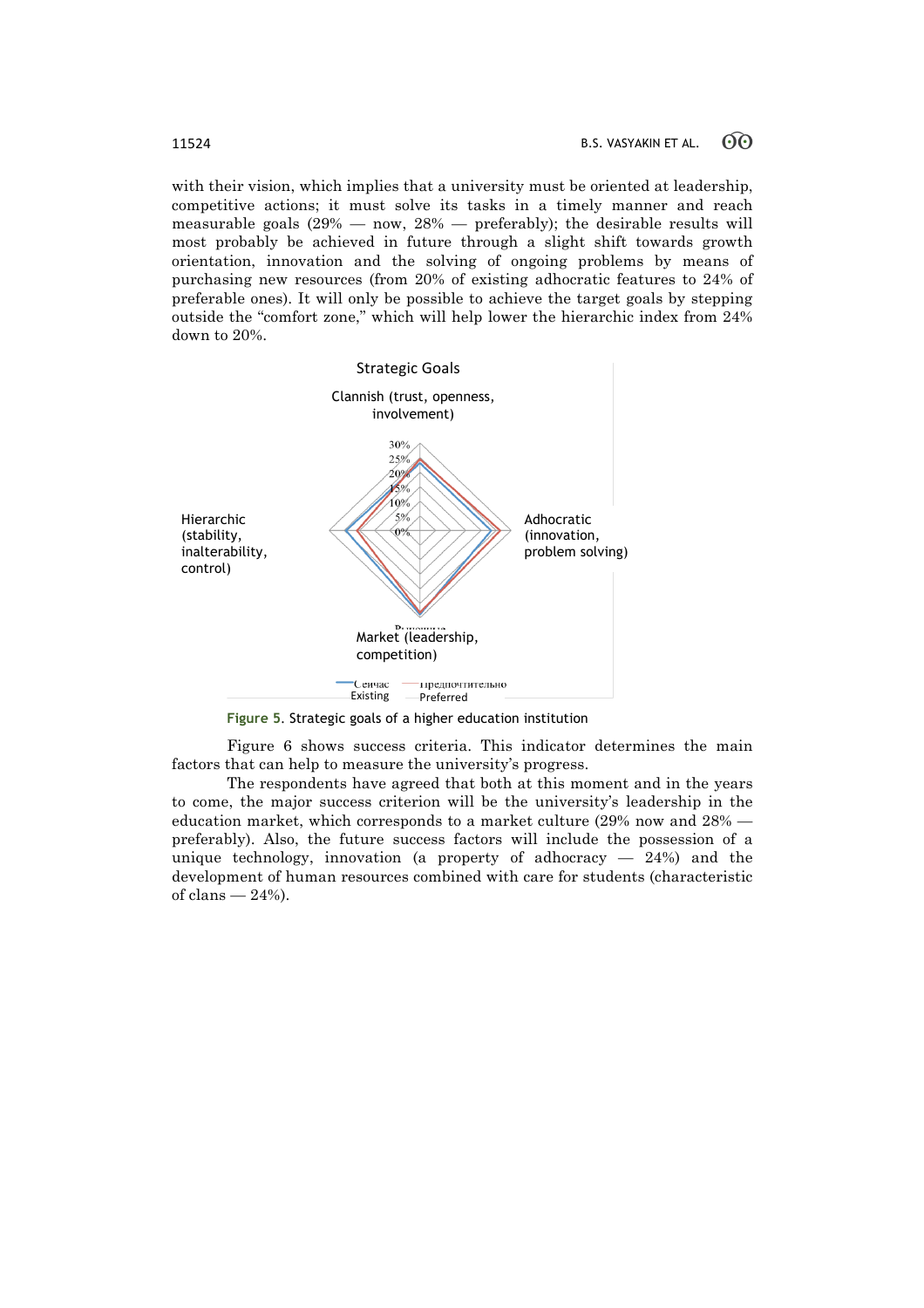

**Figure 5**. Success criteria for a higher education institution

### **Conclusion**

The organizational culture in modern higher education institutions relies on the continuous involvement of teachers and students that intends to not only realize their personal and professional skills together with career development, but also to harmonize the in-company and intragroup relations, to improve the psychological climate. That is the proper environment to nurture "human potential," "human capital," the "intangible assets" of educational corporations, so by facilitating such process it is possible to inspire the feeling of working towards a common goal in all members of the university corporation, which in turn will increase the strength, durability and quality of the organization's structure, and ultimately improve its performance. The organization's values are above all defined by its goals and mission, and if such goals are set, it becomes a stable growing system, maintaining an efficient interaction with the world around it. The role organizational culture plays in the fulfillment of a university's strategy can hardly be overstated, since it is the mirror that reflects the university's special and unique features.

The most important prerequisite for shaping the organizational culture of a higher education institution is seemingly the understanding that it is a holistic entity, and it requires only a comprehensive approach to the process of its shaping or changing, as well as a wide range of planning efforts.

Currently, the examined university shows the signs of a prevailing hierarchy culture, which its students believe must be gradually changed to an adhocracy culture, while at the same time enhancing market and clan components, apart from the adhocratic ones. It is essential to consistently correct and stimulate the development of the university's organizational culture in order to eventually reach the "ideal." To that end, it is necessary to plan a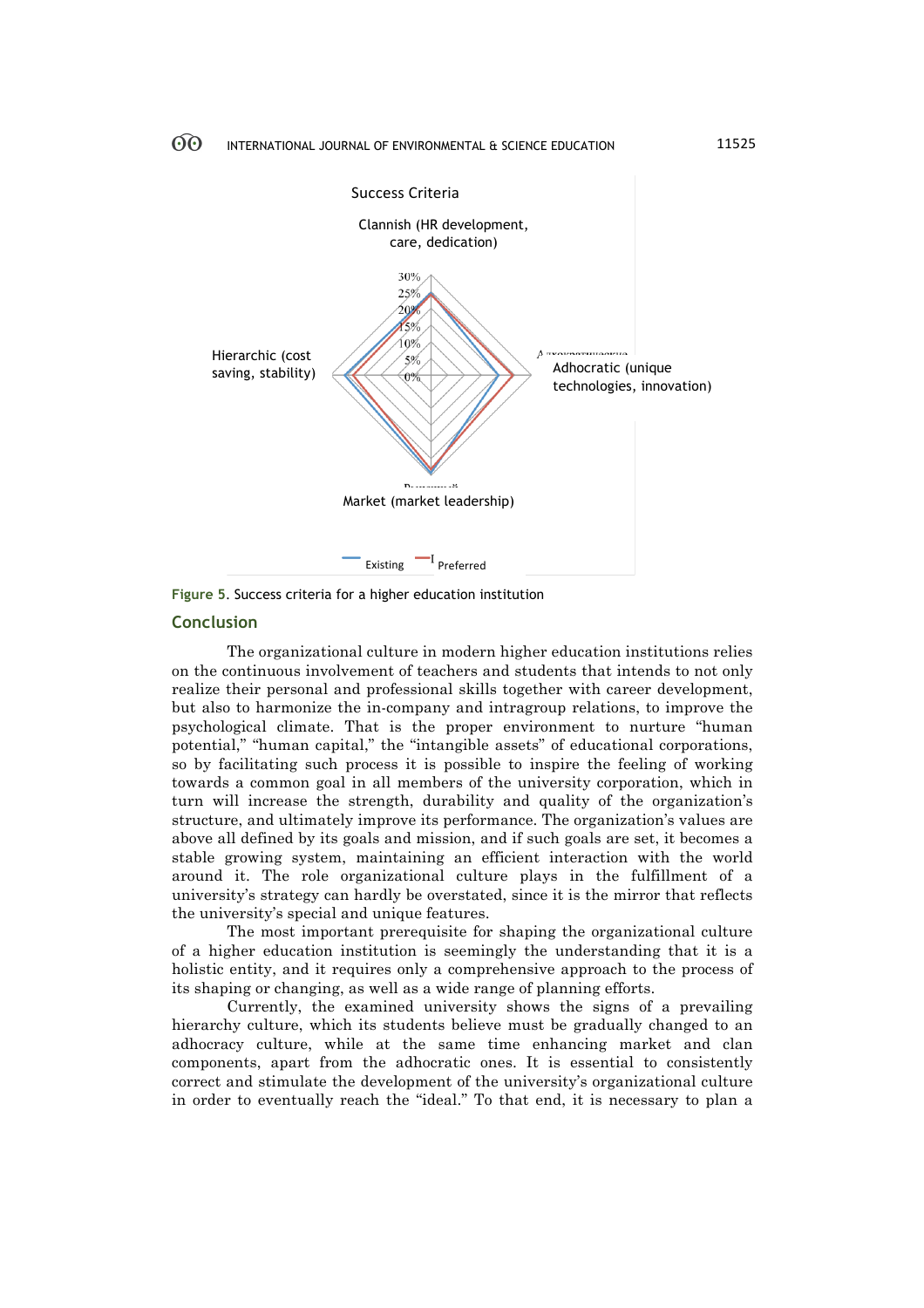range of initiatives aimed at improving and advancing the components that help support and develop the university's organizational culture. The promotion of innovation, adherence to business practices and result orientation should make an adequate contribution to the future growth of the university. This piece of diagnostics sets the direction for further development in terms of which the progress of the university's organizational culture will have to be consistently adjusted and stimulated.

### **Disclosure statement**

No potential conflict of interest was reported by the authors.

### **Notes on contributors**

**Bogdan S. Vasyakin, the Head of Psychology department, Plekhanov Russian University of economics**

**Marina I. Ivleva, associated professor, History and Philosophy department, Plekhanov Russian University of economics**

**Yelena L. Pozharskaya, associated professor, Psychology department, Plekhanov Russian University of economics**

**Olga I. Shcherbakova, professor, Psychology department, Plekhanov Russian University of economics**

### **References**

- Boykova, O.I. (2011). Organizational culture in a higher education institution as a strategic resource for innovation growth. *Bulletin of the Russian Academy of Natural Sciences*, 4, 109-111.
- Cameron, K. S., Freeman, S. J. (1991). Cultural Congruence, Strength and Type: Relationships to Effectiveness. In: *Research in Organizational Change and Development*, JAI Press Inc., Greenwich, 23-58. Available from: http://webuser.bus.umich.edu/cameronk/PDFs/Organizational%20Culture/Cultural%20Congrue nce.pdf
- Dremina, M.A., Gorbunova, G.A., Kopnov, V.A. (2015). Influence of University Corporate Culture on the "Adornation" of Graduates' Competences. *The Education and Science Journal*, 5 (124), 39- 57.
- Gnedova, S.B., Emelyanenkova, A.V., Mikhailova I,V., Sedunova, AS., Salakhova V.B., Enyashina, N.G. (2015). Individual Characteristics of Students in the Course of Professional Development (as Exemplified by the Ulyanovsk Region of Russia). *Asian Social Science*, 11, (3), 168 – 175. DOI: http://dx.doi.org/10.5539/ass.v11n3p168.
- Gnezdilova, K. (2014). Corporate Relationship in the Structure of University Faculty Corporate Culture. *American Journal of Educational Research*, 2(12B), 16-21. DOI: 10.12691/education-2- 12B-4.
- Grigoryan, A.E. (2015). In search of eco-friendly strategies for the development of information and communication environment. *Bulletin of the Oryol State University. Series: New Humane Studies*, 1 (42), 297-300.
- Harris, L., Ogbonna, E. (2011). Antecedents and consequences of management-espoused organizational cultural control. *Journal of Business Research*, 64 (5), 437-445. http://dx.doi.org/10.1016/j.jbusres.2010.03.002.
- Howell, A., Kirk-Brown, A., Cooper, B.K. (2012). Does congruence between espoused and enacted organizational values predict affective commitment in Australian organizations? *The International Journal of Human Resource Management*, 23(4), 731-747. http://dx.doi.org/10.1080/09585192.2011.561251.
- Ivleva, M.I. (2016). Historical heritage in high school: the perspectives of eco philosophical approach. In: *Natural and cultural heritage: interdisciplinary research, maintenance and development*. Joint monograph based on the Proceedings of the 4th International Research and Practice Conference, Saint Petersburg, 369-371.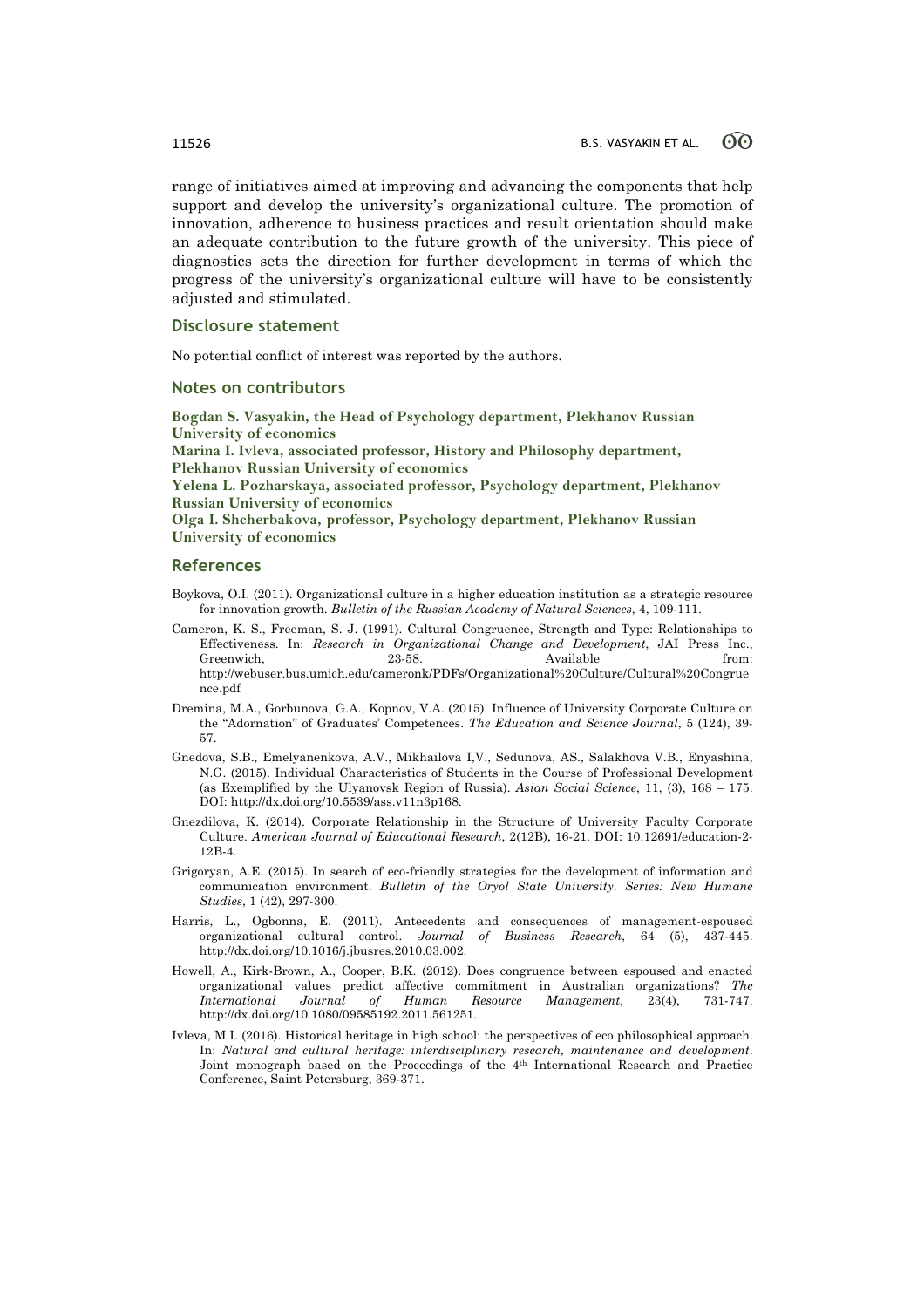- Jamanbalayeva, Sh, Abdiraiymova, G, Maulsharif, M. (2013). Performance Assessment of Teaching Staff by Colleagues in the Structure of Diagnostics of University Corporate Culture. *Procedia - Social and Behavioral Sciences*, 82, 3 July 2013, 426-431. DOİ:10.1016/J.SBSPRO.2013.06.287.
- Karelskaya, L.P. (2013). Students' perception of the university's organizational culture. *Grammar*, 6 (32): in 2 parts. Part 2, pp 68-71.
- Knights, D., Willmott, H.C. (1987). Organizational culture as management strategy: a critique and illustration from the financial services industry. *International Studies of Management & Organization*, 17(3), 40-63. http://dx.doi.org/10.1080/00208825.1987.11656461.
- Koycheva, T. I. (2013). A case study in the organizational culture at a teachers' university. *Concept*, 03, ART 13057, http://e-koncept.ru/2013/13057.htm.
- McNay, I. (1995). Universities going international: choices, cautions and conditions, In P. Blok (Ed.), *Policy and Policy Implementation in Internationalisation of Higher Education*. Amsterdam: EAIE, 35-40. ISBN: 9074721052 (pbk) 0927-3514.
- Novikova, Ye.Yu. (2012). The organizational culture of a higher education institution as rated by its students. *Alma Mater*, 12, 29 – 33.
- Posner, B.Z. (2010). Another look at the impact of personal and organizational values congruency, Journal of Business Ethics, 97(4), 535-541. DOI: 10.1007/s10551-010-0530-1.
- Quinn, R.E. (1988). *Beyond Rational Management: Mastering the Paradoxes and Competing Demands of High Performance*. Jossey-Bass, San Francisco, CA. ISBN: 978-1555423773
- Schein, E.H. (2010). *Organizational Culture and Leadership*. Jossey Bass, San Francisco, CA. ISBN: 978-0470190609
- Shcherbakova, O.I., Potravnaya E.V. (2014). Empirical study of economic behavior of freshmen and graduates: results and summary. In: Pavlov V.V. (Ed.) *Isolation and unification vectors in the social development coordinate system*. London, 44-45
- Solomanidina, T.O. (2011). *Organizational culture of companies*. Moscow: INFRA-M.
- Vasyakin, B., Berezhnaya, M., Pozharskaya, E., Deberdeeva, N. (2015). Adaptation of graduates and students of regions to education in higher education institutions of Russia by means of socialpsychological training. *Review of European Studies*. 7(3), 88-98. DOI: http://dx.doi.org/10.5539/res.v7n3p88

### **Appendix A**

### Adapted questionnaire for assessing the organizational culture of a higher education institution using the OCAI method

|    | <b>Key Characteristics</b>                                                                                                                               | <b>Existing</b><br>Score | Preferable<br>Score |
|----|----------------------------------------------------------------------------------------------------------------------------------------------------------|--------------------------|---------------------|
| A  | The university is unique in its features. It is akin to<br>a large family. Students have much in common.                                                 |                          |                     |
| B. | The university is vibrant and imbued with a spirit<br>of entrepreneurship and innovation. Students are<br>ready to sacrifice and take risk.              |                          |                     |
| C  | The university is result-oriented, with a focus on<br>having the tasks completed. Students place a high<br>emphasis on competition and goal achievement. |                          |                     |
| D  | The university has a rigid structure and is strictly<br>regulated. All actions are determined by rules,<br>instructions and procedures                   |                          |                     |
|    | Total                                                                                                                                                    | 100%                     | 100%                |
| 2  | General leadership style at the university                                                                                                               | <b>Existing</b><br>Score | Preferable<br>Score |
| A  | Cares about students. Can be approached for help<br>in time of need.                                                                                     |                          |                     |
| B  | Encourages entrepreneurship, innovation.                                                                                                                 |                          |                     |
| C  | High standards for everything, a highly<br>competitive environment for students.                                                                         |                          |                     |